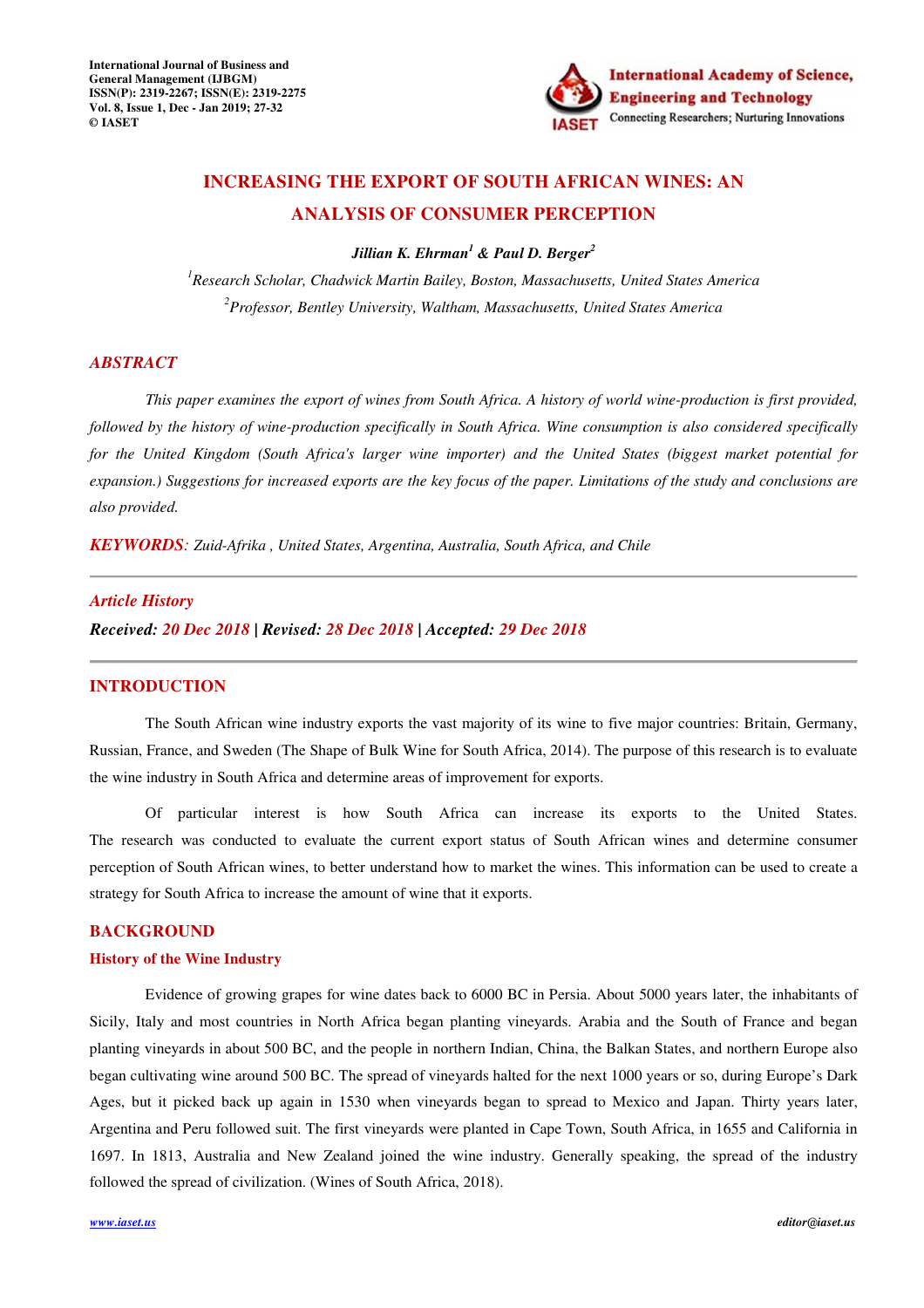#### **History of Wine in South Africa**

After the first vineyard was planted in Cape Town in 1655, the first wine was made in 1659 by Jan van Riebeek. By the 18th century, however, there was much resistance from European and Far East export markets because the quality of Cape Town wines was not as good as what was desired. This was because Cape Town, and other South African regions, had difficulty acquiring the oak vats that were necessary to age the wine properly. They also struggled to adapt to the local conditions the winemaking techniques that they were taught. There seemed to be a bright future at the beginning of the 1800s when the British occupied Cape Town and created a large new export market for the wines grown there. However, Britain resolved their differences with France and this lead to the diminishing of the recently gained export market. Late in the 1800s, the wine industry was in chaos because new plantings caused overproduction that would create 25 years of hardship. In 1918, the Ko-operative Wijnbouwers Vereniging van Zuid-Afrika Beperkt was founded by Charles Kohler, who helped to bring stability to the industry and lead it to grow and prosper (Wines of South Africa, 2018).

#### **South Africa Wine Industry Today**

Cape Town has a Mediterranean climate and mountain slopes and valleys, which make it the ideal habitat for wine grapes. In 2017, 3,029 farmers cultivated 94,545 hectares of land; 300,000 people were employed through the wine-making process. The annual harvest in 2016 was 1,405,401 tons, which is 1,089 million liters, and in 2017 the annual harvest was 1,437,259 tons, which is 1,118 million liters. In both years, 82% of the harvest was used for drinking wine (Wines of South Africa, 2018). This increase in the annual harvest indicates that demand is growing and that the South African economy is able to support this growth. 55.2% of grapes planted are used for white varieties of wine, and 44.8% are for red varieties of wine. Of the white variety, 18.6% is used for *Chenin blanc*. *Cabernet Sauvignon* makes up the largest portion of the red variety at 11%, then *Shiraz* at 10.3%, *Merlot* at 5.8%, and *Pinotage* at 7.4%; the latter is indigenous to South Africa. In 2017, R36.1 billion Gross Domestic Product (GDP) was contributed by the wine industry to the regional economy. This is about 2.55 billion \$U.S. The growth in contribution to the GDP has been at least 10% per year since 2003, indicating that this industry is continuing to grow quickly and be very helpful to the South African economy (Wines of South Africa, 2018).

## **OVERVIEW OF SOUTH AFRICA EXPORTS**

In South Africa, all wines for export must be granted an export license. Samples of each wine that are to be exported have to be sent to the Wine and Spirit Board at Nietvoorbij, Stellenbosch. There, each wine undergoes detailed testing and chemical analysis before the license is granted. (Wines of South Africa, 2018). This shows that there are strict quality controls in place to ensure that only the best wine is being exported. In 2017, exports of natural packaged wine reached 170.4 million liters, which was an increase of 3.4% from the previous year. Also notable was that red wine exports increased by 2.7% between 2016 and 2017. Total exports of both packaged and bulk wine were 448.5 million liters in 2017. Overall, South Africa is still a small player, globally, so there is huge growth potential (Van Zyl, 2004).

Below is a bar chart showing the quantity of wine exported in the last six years. This includes still, fortified, and sparkling wine.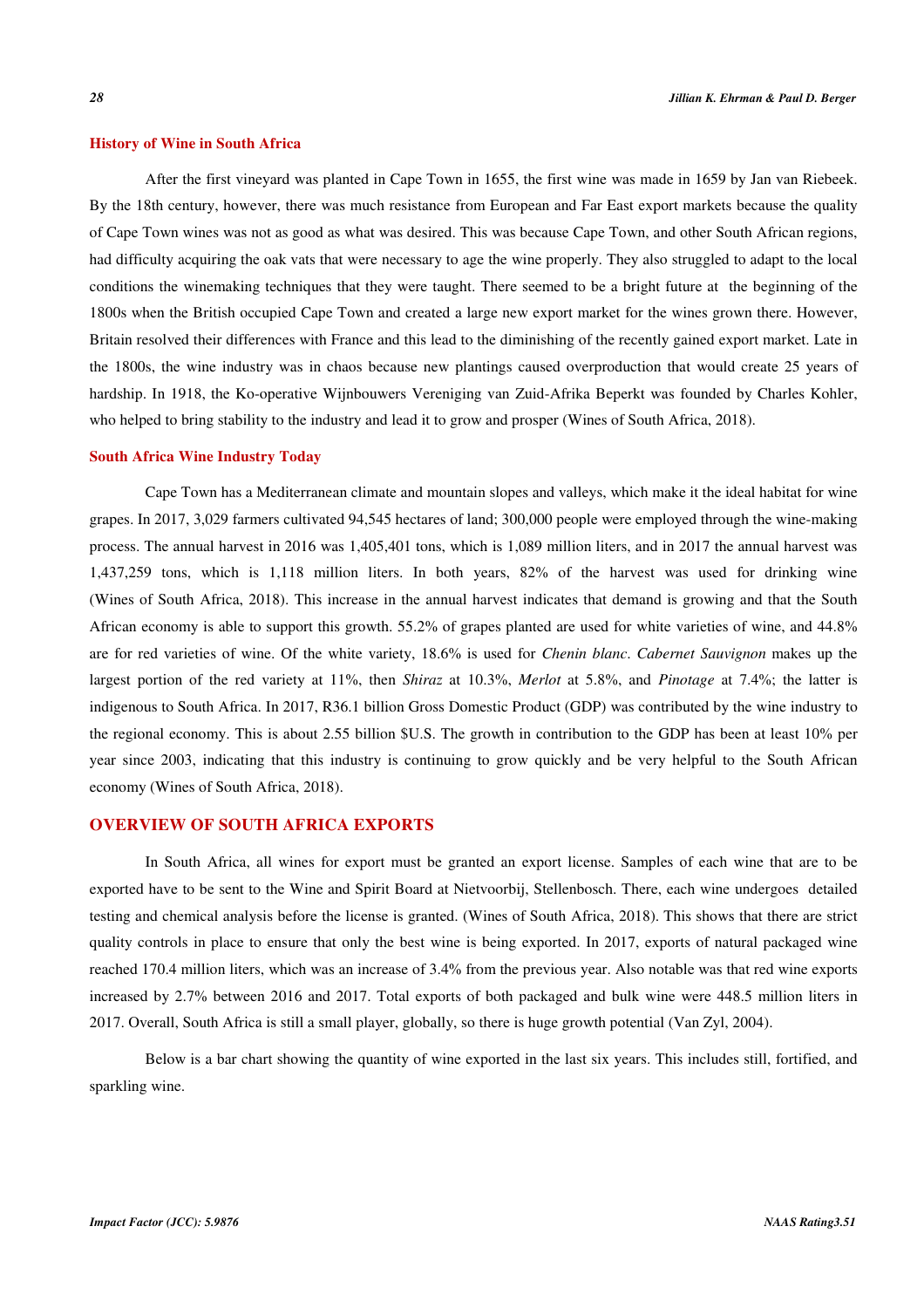

**Figure 1: (South African Wine Industry Statistics, 2017)**

 This chart shows that there was a large decrease in exports from 2013 to 2014, and there has been slow growth since that large decrease. This confirms that there is an opportunity for growth and that it is possible to increase wine exports.

Below is a chart that shows the quantity of each type of wine that was exported from South Africa in 2017. This helps to visualize which wines are being exported the most, perhaps indicating where opportunities lie.



#### **Figure 2: (South African Wine Industry Statistics, 2017)**

This chart shows that the most popular white wine exported is Chenin Blanc and the most popular red wine exported is Shiraz. South Africa should focus their efforts on continuing to grow the export market for these popular wines and continue to grow the market for other wines, such as Pinotage, which, as noted earlier, is indigenous to South Africa.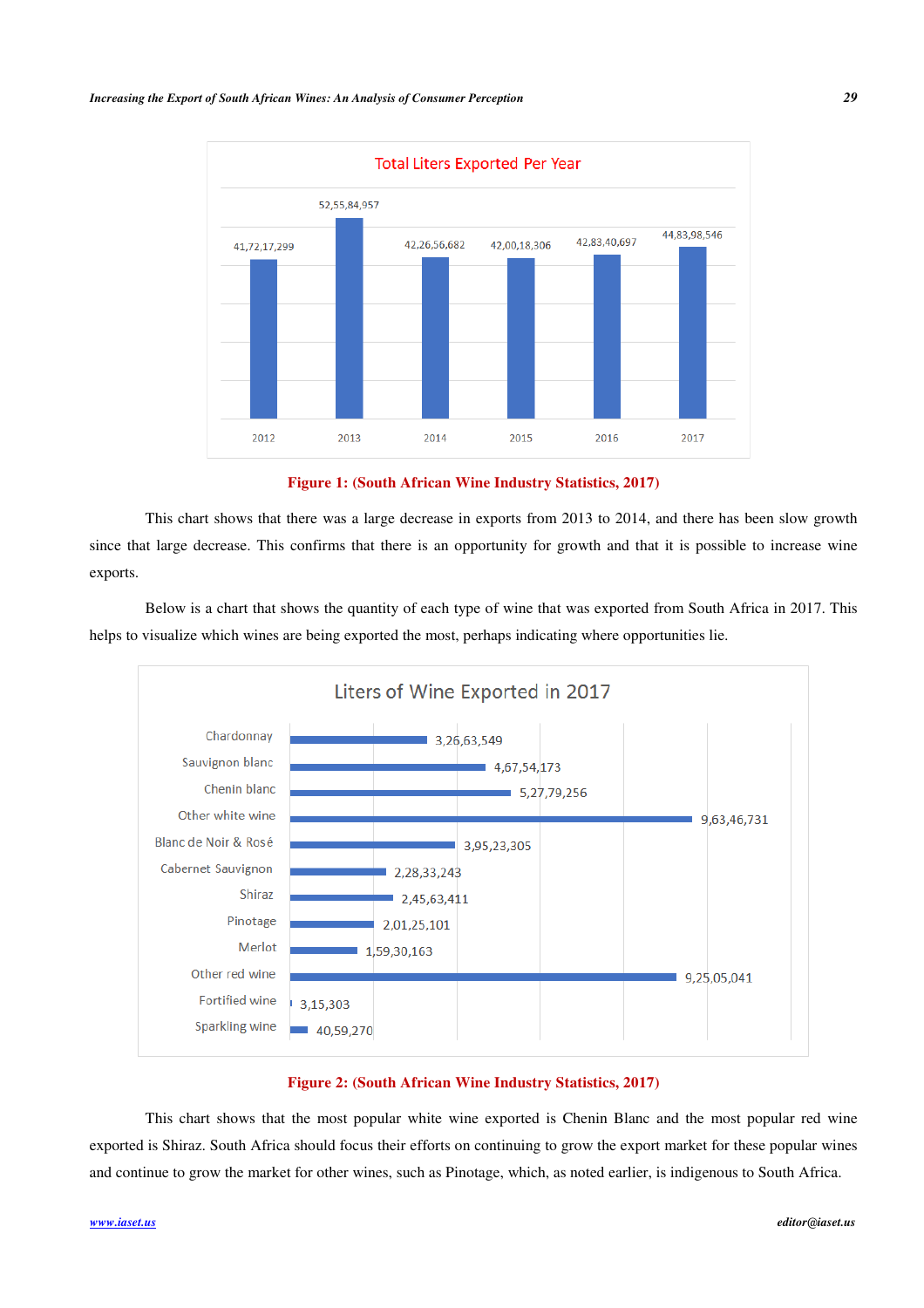## **GLOBAL WINE INDUSTRY TRENDS**

As of 2016, Italy has to lead the production of wine worldwide at 19.1% of the world's production. Next is France at 16.3% and third is Spain 14.7%. South Africa ranks seventh at 3.9% (Wines of South Africa, 2018). Global trade of wine has increased over the last 20 years, due to the shift in wine consumption patterns. Until the 1990s, the production and consumption of wine were relatively localized, and correspondingly, the wine export market was not highly saturated as it is today. The four largest European producers, France, Italy, Spain, and Germany, accounted for about 55% of global production in 2004. These countries are classified as the *Old World countries* for wine production. The five largest and most established *New World countries* are the United States, Argentina, Australia, South Africa, and Chile. These five countries accounted for 23% of global production. These New World countries have larger opportunities to grow because they are perceived as new and fresh. They are also able to create a brand image that is appealing to younger wine drinkers, as opposed to the Old World countries that have an established brand image that has been defined by many years of winemaking and is difficult to change (Hussain et al., 2008).

Many countries globally are facing similar issues with consumer preference. Social campaigns that are against alcoholism and drunk driving have increased, which has caused a decline in per-capita wine consumption. As the Millennial generation continues to grow older, it is increasingly becoming the generation that consumes the most alcohol. These consumers feel intimated by "wine geek speak" on the back of wine labels because they are not sure how to interpret and understand what the different notes are truly saying. Also, they have trouble remembering which wines they bought previously and liked. Inexperienced wine drinkers feel confused about the many different types of wines, especially when they are from a foreign country. (Hussain et al., 2008).

## **METHODOLOGY**

The research for this paper was conducted using the EBSCO database and the leveraging of articles that reviewed consumer perception of wine in countries in which South Africa wineries export their wine. It was also used to understand consumer behavior in the markets that South Africa exports to the most, such as the United Kingdom. The *Wines of South Africa* website was used to gain a deeper understanding of the history of wine in South Africa, the types of wines that are produced, and the quantity that is exported each year. Through the research, there were recognized gaps that indicated that little research has been done on the export strategy of wines from South Africa. This gap further supports the notion that little knowledge exists about South African wines.

### **RECOMMENDATIONS**

Although consumers have their concerns about trying new wines, their perceptions are changing, and they do not believe wine drinking is just for connoisseurs (Gill, 2016). To make wine more approachable for new wine drinkers, South African wine producers need to design and label wine in ways that consumers can better understand (Hussain et al., 2018). This would involve creating descriptions that consumers can relate to, and this would be done through consumer research to determine what consumers would like to see and would be able to understand. Another design feature that was noted that would make the wine more approachable would be to use twist top closures instead of corks, which a large majority of South African wineries already do (Hussain et al., 2008). South African wineries should better understand consumer behavior patterns because these are a major driving force in the wine industry. In addition to this, they should focus their efforts on continuing to export to their largest consumer, the United Kingdom, and increase their penetration of the United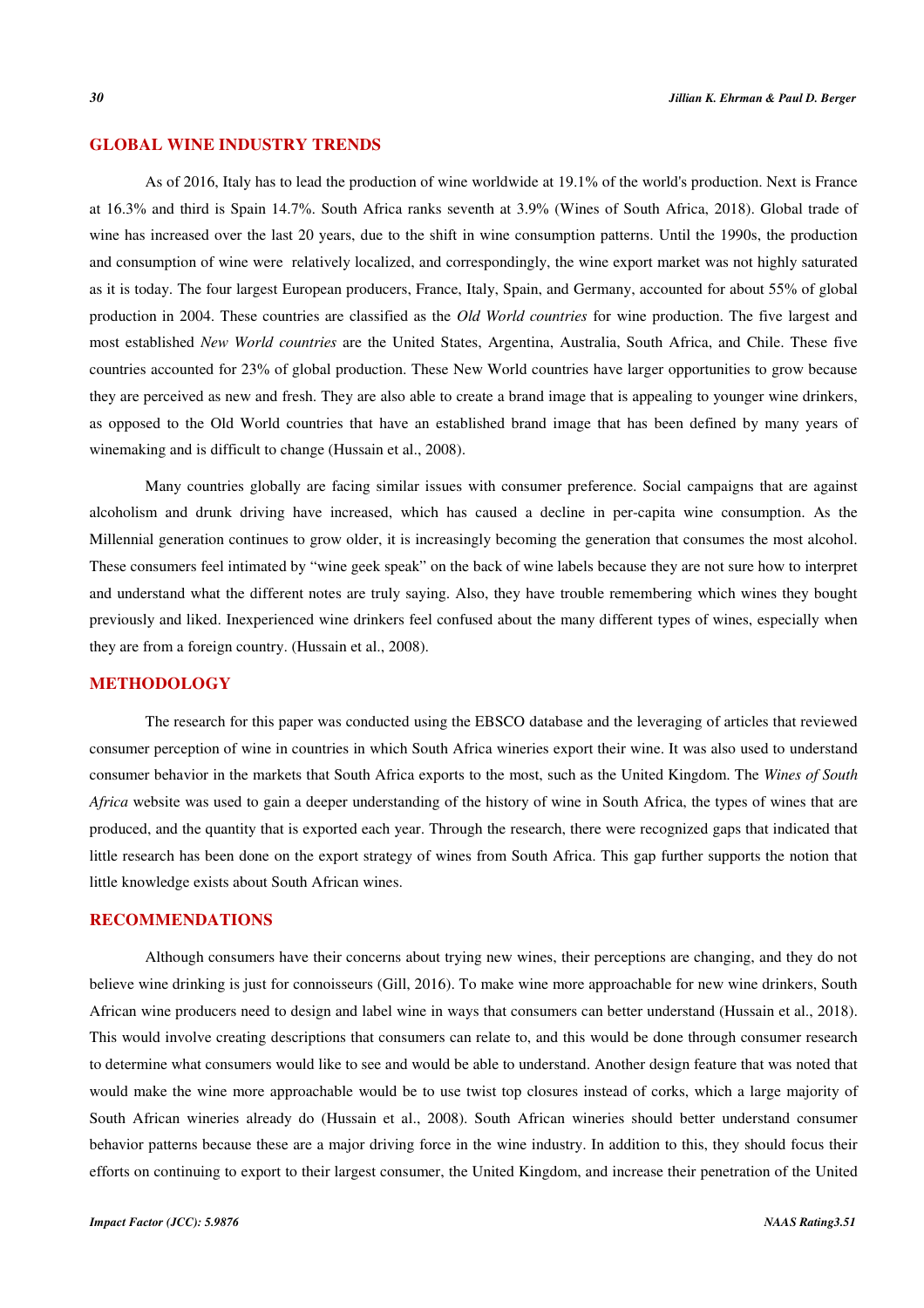States market because there is a large opportunity for growth there.

## **WINE IN THE UNITED KINGDOM**

Sixty percent of United Kingdom adults choose wine over other alcoholic beverages. This provides evidence that South Africa should continue its efforts to export wine to the U.K. Gill, 2016). The market exists; South African wine producers just have to strategically determine how to better market themselves in the U.K. Research suggests that retailers of wine should immerse themselves in a world of wine to better understand what they are selling (Newman, 2017). South Africa should help these retailers to do this by leading wine-tastings at local shops to educate both the retailers and the consumers.

## **WINE IN THE UNITED STATES**

In the United States, Millennials need to be told more directly what wine is like and how to drink it, compared to the knowledge directly needed to be imparted to those who are in the 30s and older. However, this is currently not happening in a majority of retailer stores. Therefore, a majority of Millennials are discouraged from exploring wines and the differentiating among types (Catchpole, 2016). This (Millennial) age group is also more averse to trying new wines because the decision on which wine to purchase is a more complex experience compared to many other consumer products. This is a result of their use of a variety of information sources and prior knowledge and usage experience when making a decision to purchase a product; they lack the information they need and have limited experience with wines to help them be able to make a decision they feel secure with. (Heyns et al, 2014).

South African wineries should conduct education campaigns in the United States that teach Millennials about South African wines, such as how they taste in relation to what the wines provide, such as aromas and tastes of the fruits and nuts that the wine contains. This can be done through social- media advertisements by targeting those who are alcohol drinkers and partake in social activities that would involve drinking wine. By teaching consumers about the wine that South Africa has to offer, they will be able to increase demand and increase South African exports to the United States.

Lack of knowledge is not the only obstacle that South Africa will face while trying to increase exports to the United States. Americans value the country of origin and the brand when deciding which wine to purchase. This is related to their lack of information, because they are unaware that *country is not the most important factor when choosing a wine*, and they assume that wine from Old World countries have to be better because these countries have been producing wine for longer. However, this is not necessarily the case; Americans are simply unaware of how to evaluate wine. When choosing a bottle of wine, the region, vintage, cultivator, and wine style should influence choice. (Heyns et al., 2014). South African wineries need to educate American consumers on how their region of wine compares to that of "Old World countries."

#### **LIMITATIONS**

A large limitation of this research is that there is no information about the actual current export strategy for South African wineries. There is also limited information on consumer perception of the South African wine industry, which indicates that not many are even aware of the quality of wine that is produced there. The country is also experiencing a great deal of political and social change, so it is difficult to gauge how this will impact its export strategy. To overcome these limitations, a general understanding of how consumers perceive wine, in general, should be used to determine how South African wineries can improve their export strategy.